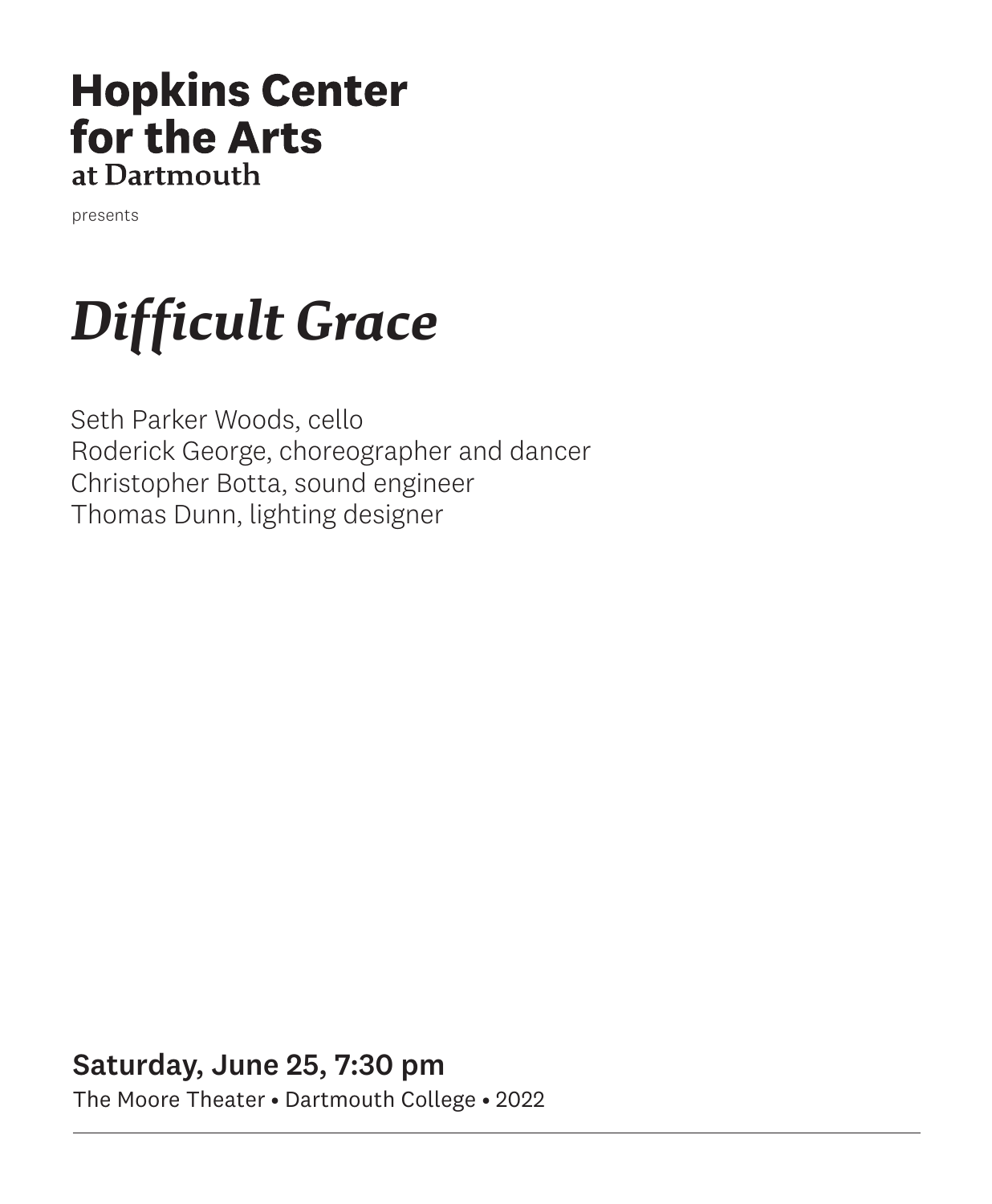# **Program**

Approximate duration: *90 minutes including intermission*

| Difficult Grace (2019)<br>(with artwork by Barbara Earl Thomas)                           | Fredrick Gifford           |
|-------------------------------------------------------------------------------------------|----------------------------|
| Dam Mwen Yo                                                                               | Nathalie Joachim           |
| Winter Tendrils (2014/2020)<br>(with film by Zoë McLean)                                  | Monty Adkins               |
| The Race: 1915 (2019)<br>(with projected images of Jacob Lawrence's The Migration Series) | Nathalie Joachim           |
| My Heart Is A River (2020)<br><i>i. Opening Out</i><br>ii. Seeping In                     | Freida Abtan               |
| <b>Intermission</b>                                                                       |                            |
| Lamentations: Black/Folk Song Suite for Solo Cello (1973)<br>iii. Calvary Ostinato        | Coleridge-Taylor Perkinson |

*Against Heaven* (2022) Ted Hearne

*asinglewordisnotenough 3 [invariant]* (2015) Pierre Alexandre Tremblay

## **Program Notes**

### *Difficult Grace* (2019)

Images: Barbara Earl Thomas (b.1948) *GRACE*, 2019 Text: *Primitives*, by Dudley Randall

As Seth Parker Woods and I brainstormed a project that would simultaneously feature his voice and cello playing, I asked if he would be willing to share several authors and works that were important for him. In reading through these, I was struck by Dudley Randall's poem,"*Primitives* and *Difficult Grace* began. I wanted to create a musical process, a kind of sonic network of relations that would set Randall's original poem in dialogue with itself in musical time, both verbally and sonically. In *Difficult Grace*, I hoped to create a work where aspects of Randall's poem (rhythms, durations, phonetic timbre, syntax and meaning) would generate each musical gesture (even the title is a line from this poem); and Seth's voice and cello would be the instrument—all of the sounds in the live electronics layers are untransformed recordings of his performance.

*Fredrick Gifford*

### *Dam Mwen Yo*

*Dam mwen yo* in Haitian Creole simply translates to "my ladies." In Haiti, the cultural image of women is one of strength. They are pillars of their homes and communities, and are both fearless and loving, all while carrying the weight of their families and children on their backs. As a first generation Haitian American, these women—my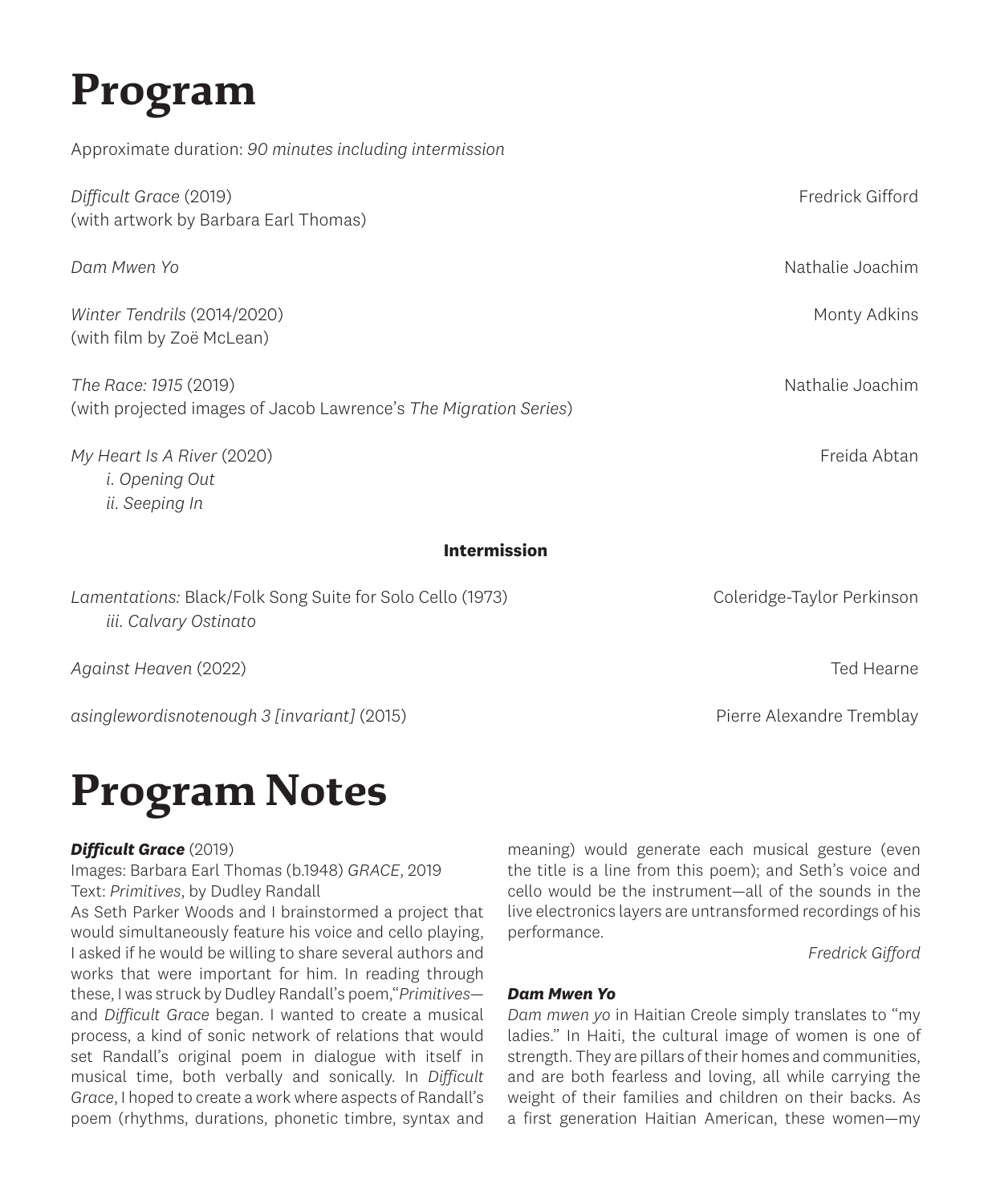mother, grandmothers, sisters, aunts, cousins—were central to my upbringing and my understanding of what it means to be a woman. In Dantan, Haiti-Sud, where my family is from, it is rare to walk down the countryside roads without hearing the voices of women—in the fields, cooking for their loved ones, gathering water at the wells with their babies. This piece and the voices within it are representative of these ladies—my ladies. And the cello sings their song—one of strength, beauty, pain and simplicity in a familiar landscape.

*Nathalie Joachim*

### *Winter Tendrils* for cello and electronics (2014/2020) Film: Zoe McLean

*Winter Tendrils* was commissioned by the Swedish Arts Council for cellist Seth Parker Woods. The work is inspired by an image by the composer of freshly fallen snow on the fragile bare branches of a tree. This image was subsequently processed and overlaid on itself several times. The composition follows a similar model. In the first part the solo cello presents the main musical line. In the second part the \'tendrils\' from this line are superimposed. These lines are transposed and fragmented. As a result, five canonic lines (tendrils) spin off from the initial line and are heard simultaneously. The canons are strict, but not heard in their entirety. This creates a rich harmonic web akin to the final processed image. The second section of the work draws on materials from the first, creating further tendrils from the harmonic, timbral and melodic implications of the opening movement.

*Monty Adkins*

### *The Race: 1915* for cello and electronics (2019)

Images: Jacob Lawrence (1917-2000) Selections from *The Migration Series*, 1940-41

*The Race: 1915* is inspired by the colorful vibrancy and nostalgic realism of visual artist Jacob Lawrence's *The Migration Series*, which depicts images of African Americans as they embarked on one of the most expansive migratory movements in history. The work, for solo cello and electronics, combines blues-inspired melodies (including a quote from *Praise God We Are Not Weary*  by Tom Brown and Tom Lemonier) with the angst and uncertainty of transient movement, against a colorfully active and vibrant electronic palette. It addresses at once the uprooting and resilience of black people in America.

The work calls for the performer to recite text sourced from *The Chicago Defender*, one of the most important and historic black newspapers. Weekly issues of *The Chicago Defender* played an essential role in promoting The Great Migration, and all of the text set within this musical work is excerpted from editions published in 1915—the year marking the beginning of the movement which would span nearly six decades. By citing the atrocities faced by African Americans in the oppressive and violent Jim Crow south, and providing resources for those seeking freedom, millions were compelled to embark on incredibly challenging journeys, leading to the development of the northern and western city centers of the United States. The publication adopted the term "the Race", which was used in lieu of the terms negro or black—a significant and powerful statement of self.

"Nine human beings hanged within 24 hours ...and today, a lynching party is pursuing a tenth member of the race. Look at it: see these men hanging from a limb of a tree Then look at the other race farmers who were made to come and look at them. Race woman slain like cattle on public street ...she begged for help, but not a hand was turned. The race that has slated for the country, felled the trees, built its railroads, labored day and night was not given opportunity No person identified with this intelligent and progressing race should allow this. Any effort to deprive us of our rights should be referred to the authorities because such is against the Constitution of these United States."

The following images from *The Migration Series* by Jacob Lawrence courtesy of The Jacob and Gwendolyn Lawrence Foundation and The Phillips Collection, Washington, D.C.

*Panel 1: During World War I there was a great migration North by southern African Americans.*

*Panel 6: The trains were crowded with migrants.*

*Panel 16: After a lynching the migration quickened.*

*Panel 32: The railroad stations in the South were crowded with northbound travelers.*

*Panel 46: Industries boarded their workers in unhealthy quarters. Labor camps were numerous.*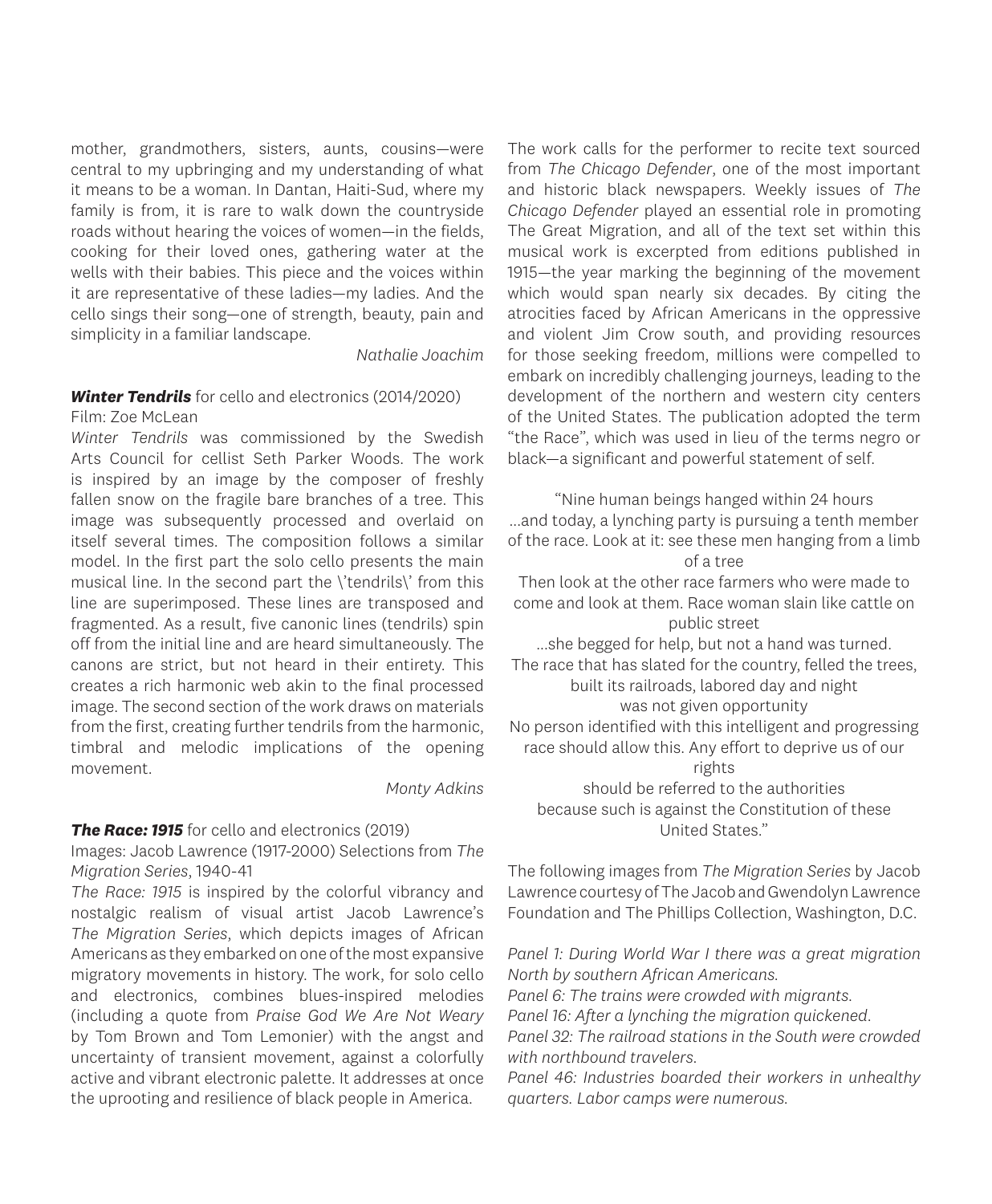### **Program Notes** *continued*

*Panel 58: In the North the African American had more educational opportunities.*

*Nathalie Joachim*

*My Heart Is A River* for cello, electronics and film (2020)

*Opening Out Seeping In* In memory of Raphael Abtan

*My Heart is a River* is a piece for video, live cello and pre-processed accompaniment. Narratively, the piece traces the borders between dreams and identity. A cello player performs, and stories emerge from his instrument. In these dreams, he shares a picnic with a friend and they plan an adventure. They sail through rough waters using the cello as a boat. At their destination, they mirror movement against an invisible barrier.

The music in the piece uses spectral processing to transform the sounds of a cello into physical materials such as water and skipping rocks. The live cellist, Seth Parker Woods, plays with a click track for tight synchronization with the pre-recorded electronic accompaniment.

*My Heart is a River* was a commission by the Seattle Symphony for its 2020 season. It was composed by Freida Abtan using Seth Woods' improvised material and was premiered in the Octave 9 surround audiovisual concert hall. The video features performances by both Seth Woods and Tamzin O'Garro.

#### *Freida Abtan*

*Lamentations***: Black/Folk Song Suite for Cello** (1973) Although Perkinson expressed his supreme enjoyment for writing for large ensembles, he often seemed most at home when composing with a specific player in mind. Perkinson wrote *Lamentations*, a suite for solo cello, in 1973 for cellist Ronald Lipscomb, who gave the premiere performance at New York's Alice Tully Hall. The piece is subtitled "Black/Folk Song Suite;" the composer explained, "the common denominator of these tunes is the reflection and statement of a people's crying out." The first movement, labeled "Fuguing Tune," draws on both the traditional fugue, as developed by J.S. Bach (one of Perkinson's favorite composers and primary influences), and a type of composition called "Fuging Tunes," popularized by 18th-century American composer William Billings. Perkinson composed the second movement, *Song Form*, in an AABA format, a parallel to the similarly titled movement of his Sinfonietta (if not to the earlier work's tone and texture). The third movement features another trope of the Calvary spiritual. Titled *Calvary Ostinato*, the movement features a repeating pizzicato bass line over which Perkinson composed another form of the Calvary melody. In the virtuosic final movement, Perkinson has the cello maintain a constant pulsing pedal note (alternately D and C) while creating intricate melodies around the repeated note, including a brief quotation of Stravinsky's *Le Sacre du Printemps*.

*Gregory Weinstein*

#### *Against Heaven* (2022)

*Against Heaven* is a suite of songs set to poems by Kemi Alabi, from their first full length poetry collection of the same name. Xan Phillips calls Alabi's poems "a sacrament to the underworld, ushering in a vast network of ritual and erotic apertures." These words honor the wounds of inheritance while simultaneously activating their magic. My musical setting of Kemi's poetry for Seth seeks to reflect this vast network and duality through soulful singing, a patchwork of sharp musical juxtapositions and references, and vocal processing that evokes a multiplicity of voices.

*Ted Hearne*

### *asinglewordisnotenough 3 [invariant]* for cello and electronics (2015)

"Traduttore, traditore," says the Italian proverb. "Traduire, c'est avoir l'honnêteté de s'en tenir à une imperfection allusive," nuances the translator Pierre Leyris. This series of pieces looks at the impossibility of translating, firstly, the text, then, the context. The multiple nuances of words and images, flatten, lost, unseizable.

Moreover, it is also a reflection on the inexpressible, where music and silence, allow some states/sentiment/ experience to be expressed with more power/precision/ nuances. Therefore, this suite of pieces should be taken as different expressions of a single impression, whose sense is multiplied by their common/composed/remembered past. Explain/comment/multiply the music by music, or as Harold Bloom says so elegantly: "The meaning of a poem can only be another poem."

This third piece/iteration/instance is the first with a live/acoustic instrument/source. Whereas the original electronic explores the gestural/embodiment limits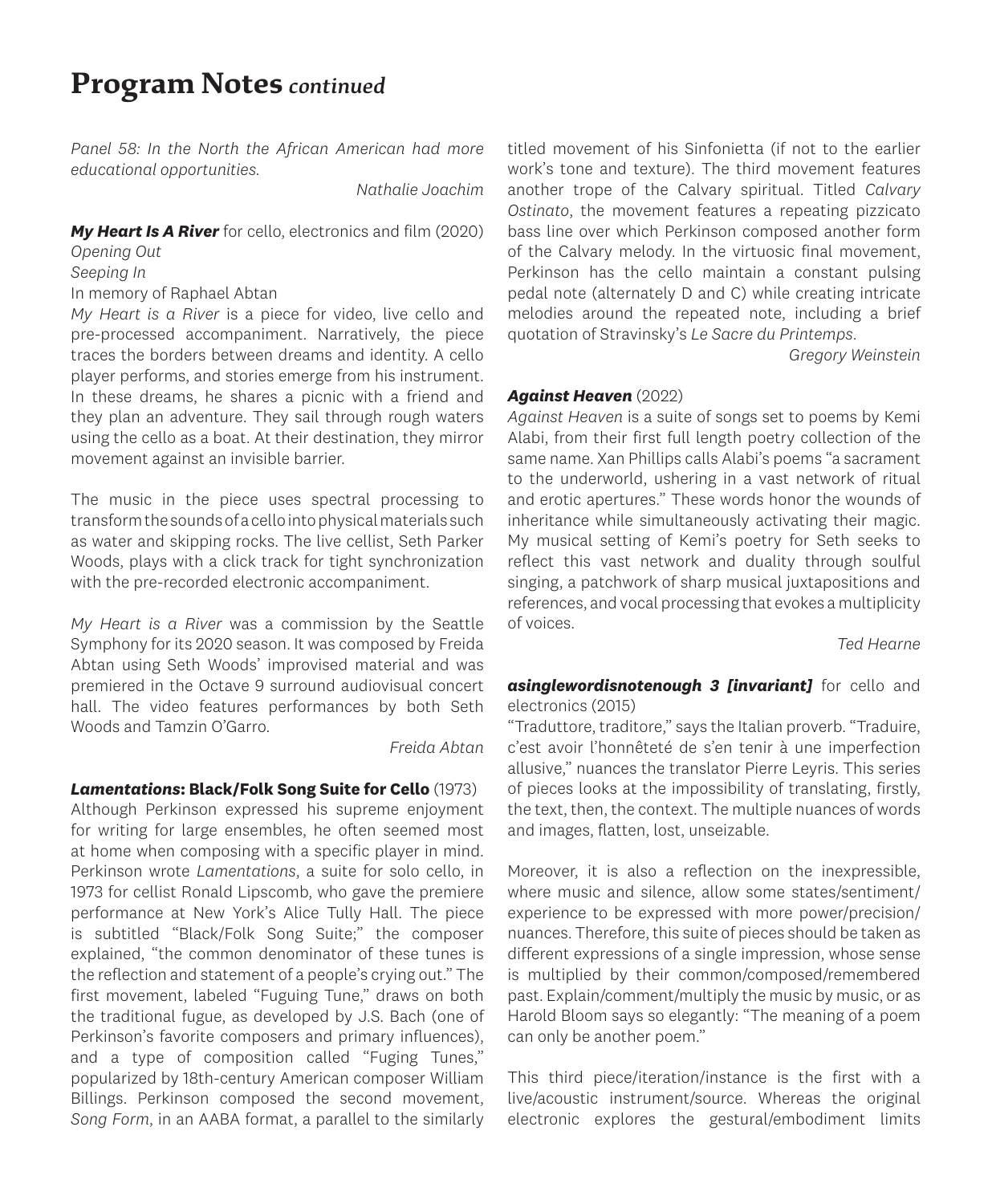of fixed media, here the cello reaches for a world of articulated transients/noises/textures/splices. Ideas are expanded/shrank /distorted at the limit of recognition, to allow/free their essence from their broken shell.

Thanks to Seth Parker Woods for his faith, his talent, his enthusiasm and his patience; to Lydia Rilling and Andreas Pysiewicz for the TU Berlin session; to Alex Harker for his patient MSP support.

*Pierre Alexandre Tremblay*

### **About the Artists**

### **Seth Parker Woods, Cello**

Recipient of the 2022 Chamber Music America Michael Jaffee Visionary Award and hailed by *The Guardian* as "a cellist of power and grace" who possesses "mature artistry and willingness to go to the brink," cellist Seth Parker Woods has established a reputation as a versatile artist straddling several genres. In addition to solo performances, he has appeared with the Ictus Ensemble (Brussels, Belguim), Ensemble L'Arsenale (Italy), zone Experimental (Switzerland), Basel Sinfonietta (Switzerland), Ensemble LPR, Orchestra of St. Luke's, and the Atlanta and Seattle Symphony's. A fierce advocate for contemporary arts, Woods has collaborated and worked with a wide range of artists ranging from the likes of Louis Andriessen, Elliott Carter, Heinz Holliger, G. F. Haas, Helmut Lachenmann, Klaus Lang and Peter Eötvos to Peter Gabriel, Sting, Lou Reed, Dame Shirley Bassey, and Rachael Yamagata to such visual artists as Ron Athey, Vanessa Beecroft, Jack Early, Adam Pendleton and Aldo Tambellini.

Woods' 2021-22 season will include debuts at the Aspen Music Festival, The Britt Festival, 92nd Street Y, Harbourfront Theatre, Chamber Music Society of Virginia, Ojai Festival, Washington Performing Arts, The Strathmore, The Weisman Art Museum and Harvard. This season of performances will also include concertos by Rebecca Saunders and Tyshawn Sorey, and chamber music with violinist Hilary Hahn and pianist Andreas Haefliger. Woods will serve as Artist in Residence at the University of Miami's Frost School of Music and Northwestern University - Center for New Music.

In recent years, Woods has appeared in concert at the Royal Albert Hall—BBC Proms, Snape Maltings Festival, the Ghent Festival, Musée d'art Moderne et Contemporain, Le Poisson Rouge and the Bohemian National Hall, Cafe OTO, Huddersfield Contemporary Music Festival, Klang Festival-Durham, INTER/ actions Symposium, ICMC-SMS Conference (Athens, Greece), NIME-London, Sound and Body Festival, Instalakcje Festival, Virginia Tech, La Salle College (Singapore), and FINDARS (Malaysia), amongst others. Recent awards include a DCASE artist grant, Earle Brown/ Morton Feldman Foundation Grant, McGill University-CIRMMT/IDMIL Visiting Researcher Residency, Centre Intermondes Artist Residency, Francis Chagrin Award, Concours [Re]connaissance-Premiere Prix, and the Paul Sacher Stiftung Research Scholarship.

His debut solo album, *asinglewordisnotenough* (Confront Recordings-London), has garnered great acclaim since its release in November 2016 and has been profiled in *The New York Times*, *Chicago Tribune*, *LA Times*, *The Guardian*, *5against4*, *I Care If You Listen*, *Musical America*, *Seattle Times* and *Strings Magazine*, amongst others.

Woods recently joined the faculty of the Thornton School of Music at The University of Southern California as Assistant Professor of Practice, Cello and Chamber Music. He previously served on the faculties of the University at Buffalo, University of Chicago, Dartmouth College and the Chicago Academy of the Arts. He holds degrees from Brooklyn College, Musik Academie der Stadt Basel and a PhD from the University of Huddersfield. In the 2020-21 season he was an Artist-in-Residence with the Kaufman Music Center, and from 2018-2020 he served as Artist-in-Residence with Seattle Symphony and Creative Consultant for the interactive concert hall, Octave 9: Raisbeck Music Center.

### **Seth Parker Woods is a Pirastro Artist and endorses Pirastro Perpetual Strings worldwide.**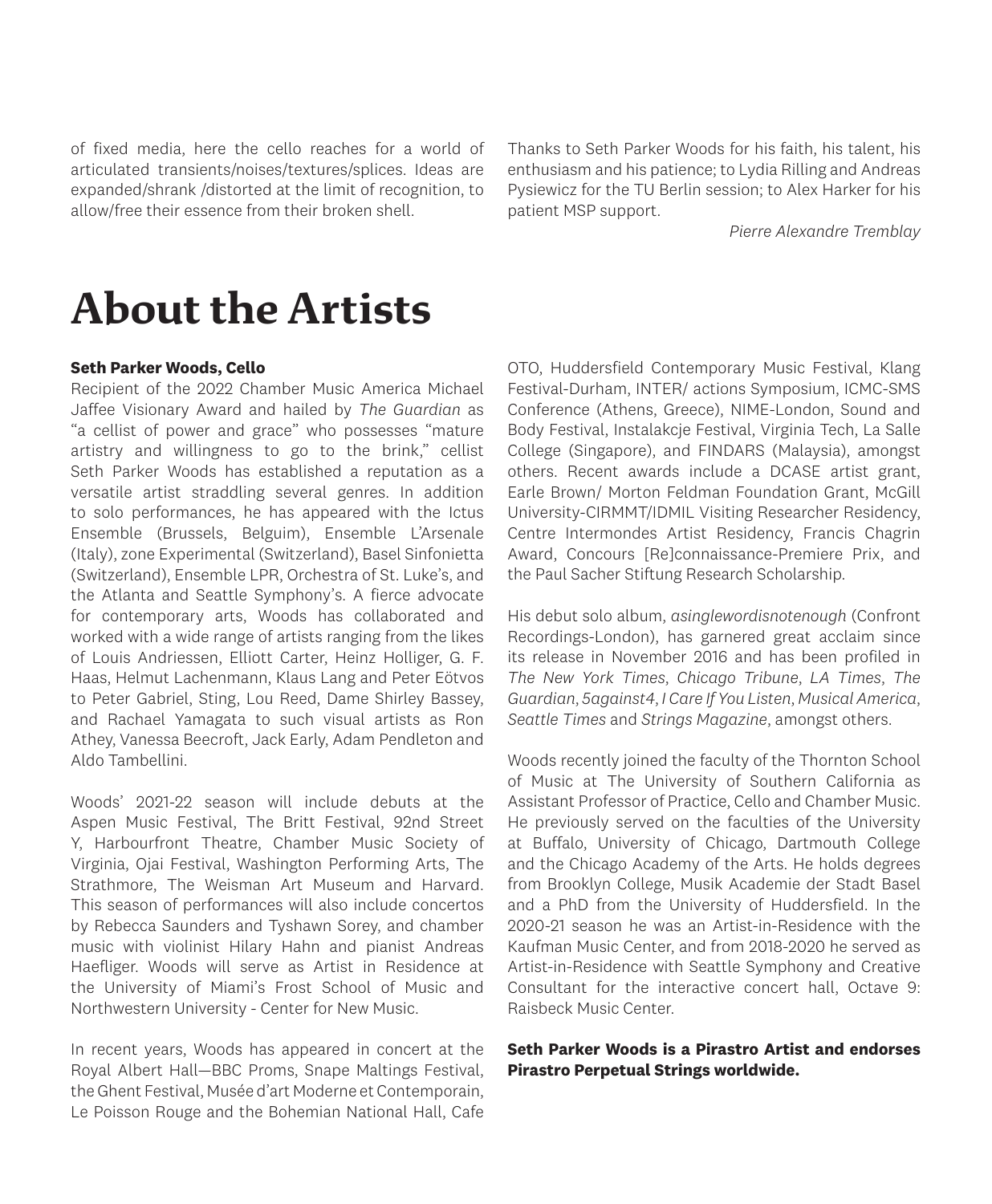### **About the Artists** *continued*

### **Roderick George, Choreographer and Dancer**

Roderick George was born in Houston, Texas and studied dance at Ben Stevenson's Houston Ballet Academy. Roderick continued to develop his skill by exploring other techniques at The Alvin Ailey School, Miami City Ballet, LINES Professional Program and the High School for the Performing and Visual Arts in Houston. Before starting his professional career, he was a bronze winner of the Youth American Grand Prix in New York City in 2005 and was elected as a Presidential Scholar under the YoungArts Foundation in 2003, where he performed for the US President. Roderick joined Cedar Lake Contemporary Ballet in 2005. Roderick decided to move abroad to work with Basel Ballet/ Theater Basel in 2007 and later to guest with the Goteborg Opera DansKompani. Roderick joined The Forsythe Company in Frankfurt, Germany. Where he learned and shared his greatest moments with William Forsythe and the artists of TFC. His career has embraced the collaborations of his work and other great choreographers such as Peeping Tom, Jorma Elo, Jerome Bel, Jacopo Godani, William Forsythe, Johan Inger, Jiří Kylian, Sharon Eyal, Ohan Naharin, Benoit Swan-Pouffer, Richard Wherlock, Tino Seghal, and many others.

### **Christopher Botta, Sound engineer**

Christopher Botta is a Brooklyn-based producer and

engineer. He runs Fer Sound, a mixing, mastering and production studio in Bushwick Brooklyn. Chris works closely with non-profit organizations such as Found Sound Nation (OneBeat, Mosaic, Dosti Music Project, Broken Orchestra), JACK Quartet, the Metropolis Ensemble and Hear Her Song. He's worked closely with artists such as Yaeji, Emily Wells and Shahzad Ismaily. His interests are positioned uncomfortably between contemporary chamber, electronic and popular music forms.

### **Thomas Dunn, Lighting designer**

Thomas Dunn designs lighting throughout US and abroad. Dunns' approach to lighting stems from years of investigative work with light, treating it as both a sculptural medium and a facet of stage design. Selected design credits includes works with; JoAnne Akalaitis, Jonathan Bepler, Wally Cardona, Steve Cosson, Annie Dorsen, DD Dorvillier, Daniel Fish, Beth Gill, Trajal Harrell, Ted Hearne, Jennifer Lacey, Noémie Lafrance, David Levine, Molly Lieber, Ong Keng Sen, Zeena Parkins, Tina Satter, Jay Scheib, Eleanor Smith and Muna Tseng. Thomas is the recipient of a Kevin Kline Award for Outstanding Lighting Design, *The Little Dog Laughed*, The Repertory Theatre of St. Louis as well as a Bessie Design Award, *Nottthing Is Importanttt*, DD Dorvillier/human future dance corps.

# **About the Composers**

**Freida Abtan** (b. 1976) is a Canadian multi-disciplinary artist and composer living in London, UK. Her music falls somewhere in between musique concrete and more modern noise and experimental audio and both genres are influential to her sound. Her work has been compared to bands such as Coil and Zoviet France, because of her use of spectral manipulation and collage. Freida primarily works with samples of both musical and non-musical objects that she records herself and then manipulates, often beyond recognition, through techniques derived from musique concrète and through successive layers of digital signal processing. She uses structures reminiscent of popular music and more abstract compositional variants to sequence these sounds into melodic songs before incorporating her own treated voice. As well as having created visual shows for and performed with the internationally renowned group Nurse with Wound, Freida has presented her own sound and visual work at festivals across North America and Europe. Her first album *subtle movements* is available on United Dairies/Jnana Records. Her second *the hands of the dancer* is available on finite state and through Jnana Records.

**Monty Adkins** (b. March 29, 1972) is a composer and performer of experimental electronic music. He primarily creates digital audio works and installations. Since 2008, his sound works have become increasingly minimal and introspective, characterized by slow shifting organic instrumental and concrete soundscapes, focusing on encouraging a deeper immersive listening experience. Using a reduced sonic palette, he draws together elements from ambient, minimal electronica, acousmatic and experimental electronic music often combining instrumental and electronic sound. His works have been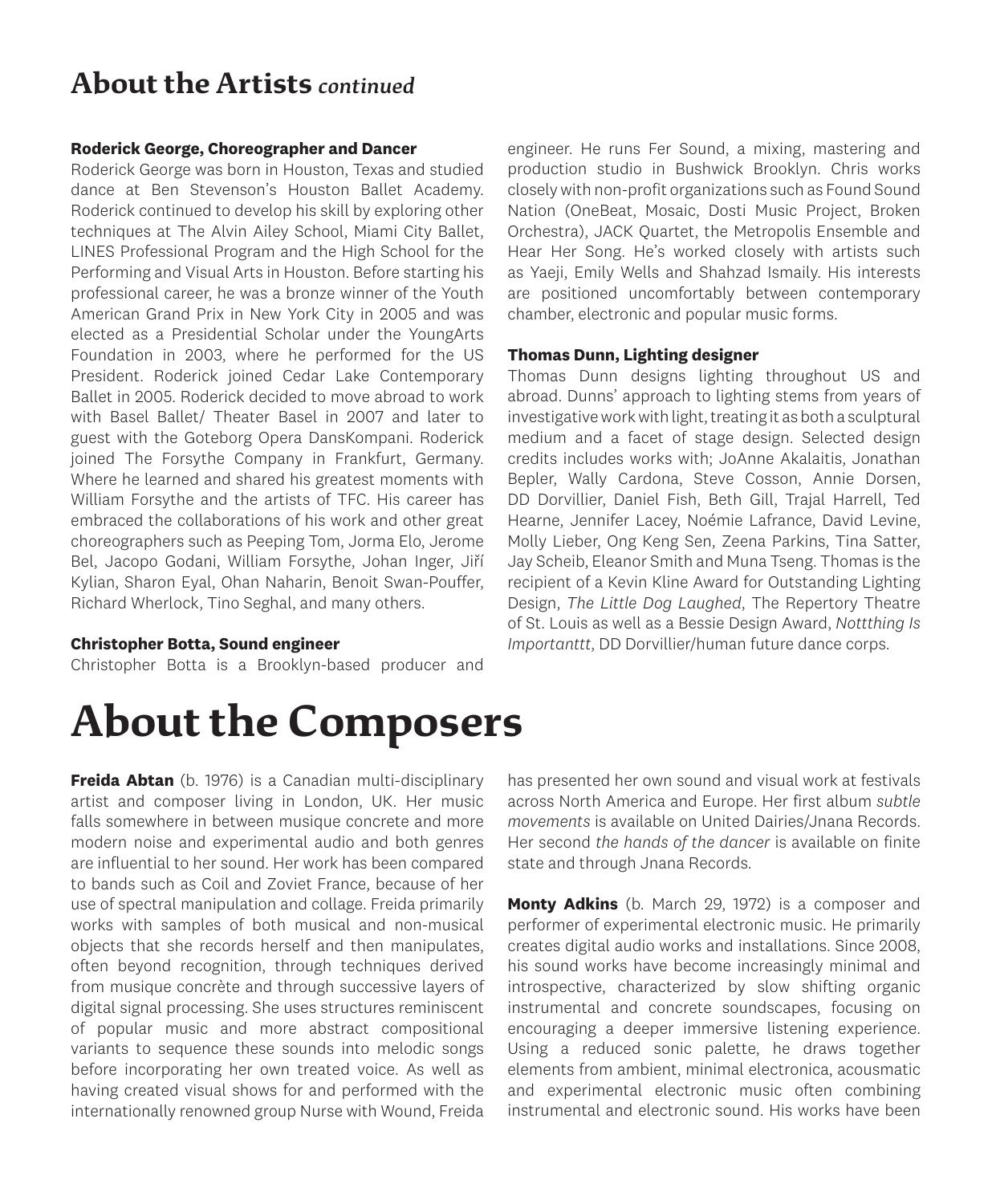performed at and commissioned by leading international festivals and institutions (including INA-GRM, IRCAM, BBC Radio 3, SpACE-Net, ZKM Karlsruhe, Sonic Arts Network, Visionas Sonoras, Bourges Festival, Akousma, IOU Theatre and the Daiwa Anglo-Japanese Foundation) and released on labels worldwide including Audiobulb (UK), empreintes DIGITALes (Québec), Crónica (Portugal), Signature (France), Eilean (France) and LINE (USA).

*I care if you listen* calls the music of **Fredrick Gifford** (b. 1972) "a world of characters and colors that explode from the stage." His works explore different kinds of openness to create pieces that are never the same twice. He has received commissions and grants from international institutions and his music has been performed in concerts, festivals and radio broadcasts in Europe, Asia and the Americas. His music has been recorded by Numérica (2012), Hasco Duo (2014), Mabel Kwan (2015) and Ben Melsky and Ensemble Dal Niente (2019) and published by Tetractys (UK). www.fredrickgifford.info

**Ted Hearne** (b.1982, Chicago) is a composer, singer, bandleader and recording artist. He creates multidimensional works that are challenging, personal and rooted in a spirit of inquiry.

*The New York Times* has praised Mr. Hearne for his "tough edge and wildness of spirit," and "topical, politically sharp-edged works." *Pitchfork* called Hearne's work "some of the most expressive socially engaged music in recent memory—from any genre," and Alex Ross wrote in *The New Yorker* that Hearne's music "holds up as a complex mirror image of an information-saturated, masssurveillance world, and remains staggering in its impact."

Hearne's *Sound From the Bench*, a work for choir, electric guitars and drums about corporate personhood setting texts from US Supreme Court oral arguments, was a finalist for the 2018 Pulitzer Prize. *Place*, Hearne's work written with poet Saul Williams and director Patricia McGregor, was nominated for two 2021 Grammy Awards and named a finalist for the 2021 Pulitzer Prize.

Ted's ongoing collaboration with legendary musician Erykah Badu pairs new music with arrangements of Badu's works for orchestra, most recently presented with the Dallas Symphony Orchestra. His album *The Sourc*e sets the words of former US Army Private Chelsea Manning alongside classified documents from US Department of Defense cables that she was responsible for leaking to Julian Assange and WikiLeaks. *The New York Times* called *The Source* "a 21st Century masterpiece."

Upcoming collaborations include a new work with poet Dorothea Lasky to be presented at Carnegie Hall, a new theatrical piece for Komische Oper Berlin and and a new orchestral project with performance artist and singersongwriter Taylor Mac. www.tedhearne.com

**Nathalie Joachim** (b. December 12, 1983) is a Grammy nominated flutist, composer and vocalist. The Brooklyn born Haitian American artist is hailed for being "a fresh and invigorating cross-cultural voice." (*The Nation*). She is co-founder of the critically acclaimed urban art pop duo, Flutronix, and comfortably navigates everything from classical to indie-rock, all while advocating for social change and cultural awareness. Her authenticity has gained her the reputation of being "powerful and unpretentious." (*The New York Times*)

As a composer, she is regularly commissioned to write for instrumental and vocal artists, dance, and interdisciplinary theater, each highlighting her unique electroacoustic style. Upcoming works include Discourse, an evening-length performance, community engagement and social change initiative commissioned by Carolina Performing Arts; new solo instrumental works for cellist Seth Parker Woods and violinist Yvonne Lam; and larger scale chamber works for So Percussion, Lorelei Ensemble and Duo Noire. Fanm d'Ayiti, Joachim's evening-length work for flute, voice, string quartet and electronics, celebrates Haitian female artists and Joachim's heritage. Grammy-nominated for Best World Music Album, the work is currently touring with Spektral Quartet, and is available on New Amsterdam Records.

Ms. Joachim is a 2020 United States Artist Fellow; Director of Contemporary Chamber Music at the Perlman Music Program and a guest teaching artist for The Juilliard-Nord Anglia Performing Arts Programme; holds rotating faculty positions at Banff Centre for Arts and Creativity and the Bang On A Can Summer Music Institute; and is the former flutist of contemporary chamber ensemble Eighth Blackbird.